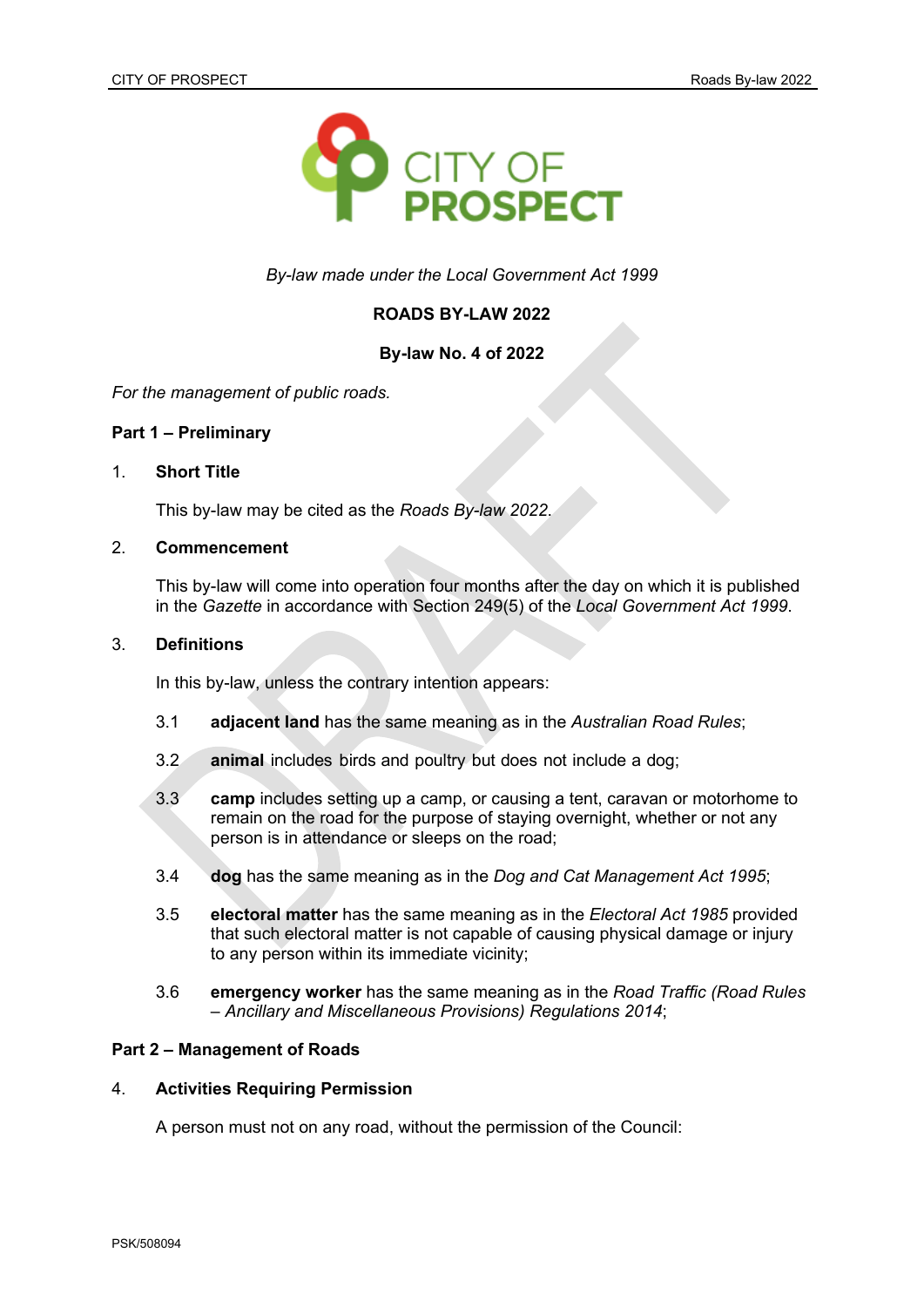## 4.1 **Advertising**

display any sign for the purpose of commercial advertising, other than a moveable sign which is displayed on a public road in accordance with the Council's *Moveable Signs By-law 2022*;

# 4.2 **Amplification**

use an amplifier or other device whether mechanical or electrical for the purposes of amplifying sound;

#### 4.3 **Animals**

- 4.3.1 cause or allow any animal, to stray onto, graze, wander on or be left unattended on any road;
- 4.3.2 lead, drive or exercise any animal in such a manner as to endanger the safety of any person;

## 4.4 **Bridge Jumping**

jump from or dive from a bridge;

#### 4.5 **Camping**

- 4.5.1 erect any tent or other structure of calico, canvas, plastic or similar material as a place of habitation;
- 4.5.2 camp or sleep overnight;
- 4.5.3 camp or sleep overnight in a motorhome, except where a sign or signs erected by the Council indicate that camping on the road in such a vehicle is permitted;

### 4.6 **Donations**

ask for or receive or indicate that he or she desires a donation of money or any other thing;

### 4.7 **Driving on Formed Surface**

drive a motor vehicle other than on a portion of the road that has been formed or otherwise set aside by the Council for the driving of motor vehicles, unless it is not reasonably practical to do so;

## 4.8 **Fishing**

fish from any bridge or other structure on a road to which the Council has resolved this subparagraph shall apply;

## 4.9 **Preaching**

preach or harangue;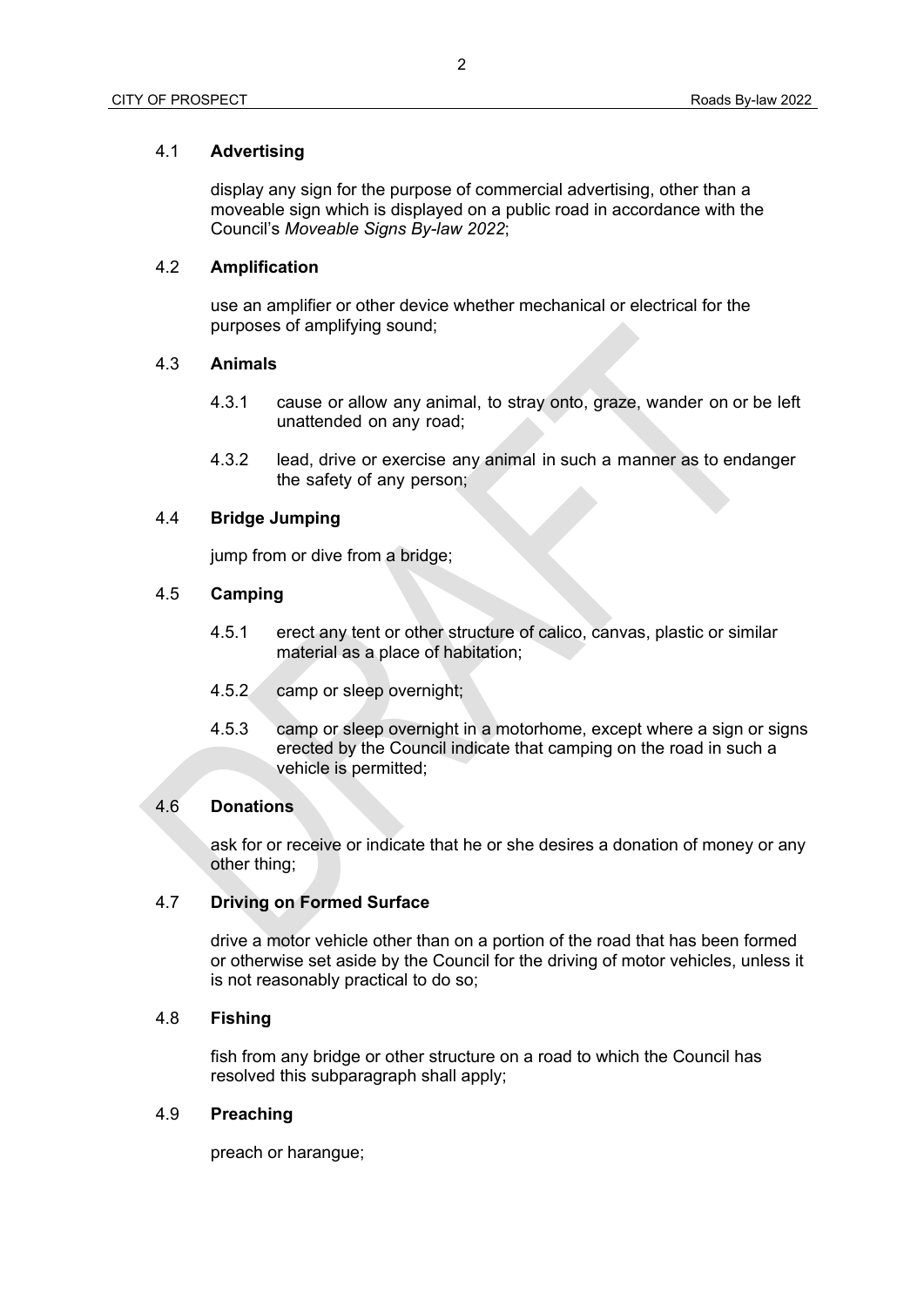## 4.10 **Public Exhibitions and Displays**

- 4.10.1 sing, busk or play a musical instrument for the apparent purpose of either entertaining others or receiving money;
- 4.10.2 conduct or hold any concert, festival, show, public gathering, circus, meeting, performance or any other similar activity;
- 4.10.3 cause any public exhibitions or displays;

### 4.11 **Working on vehicles**

perform the work of repairing, washing, painting, panel beating or other work of any nature on or to any vehicle, except for running repairs in the case of breakdown.

## 5. **Prohibited Activities**

A person who owns or is in charge of any horse or cattle must, if the horse or cattle defecates on a road, immediately remove the faeces and dispose of them in a lawful and suitable manner.

#### **Part 3 – Miscellaneous**

#### 6. **Directions**

A person must comply with any reasonable direction or request from an authorised person relating to:

- 6.1 that person's use of the road;
- 6.2 that person's conduct and behaviour on the road;
- 6.3 that person's safety on the road;
- 6.4 the safety and enjoyment of the road by other persons.

## 7. **Removal of Animals**

If any animal is found on a road in breach of this by-law:

- 7.1 any person in charge of the animal shall forthwith remove it from that land on the request of an authorised person; and
- 7.2 any authorised person may remove any animal from the road if the person fails to comply with the request, or if no person is in charge of the animal.

### 8. **Exemptions**

8.1 The restrictions in this by-law do not apply to any Police Officer, Council Officer or Council employee acting in the course and within the scope of that person's normal duties, or to a contractor while performing work for the Council and while acting under the supervision of a Council Officer, or to an emergency worker performing emergency duties.